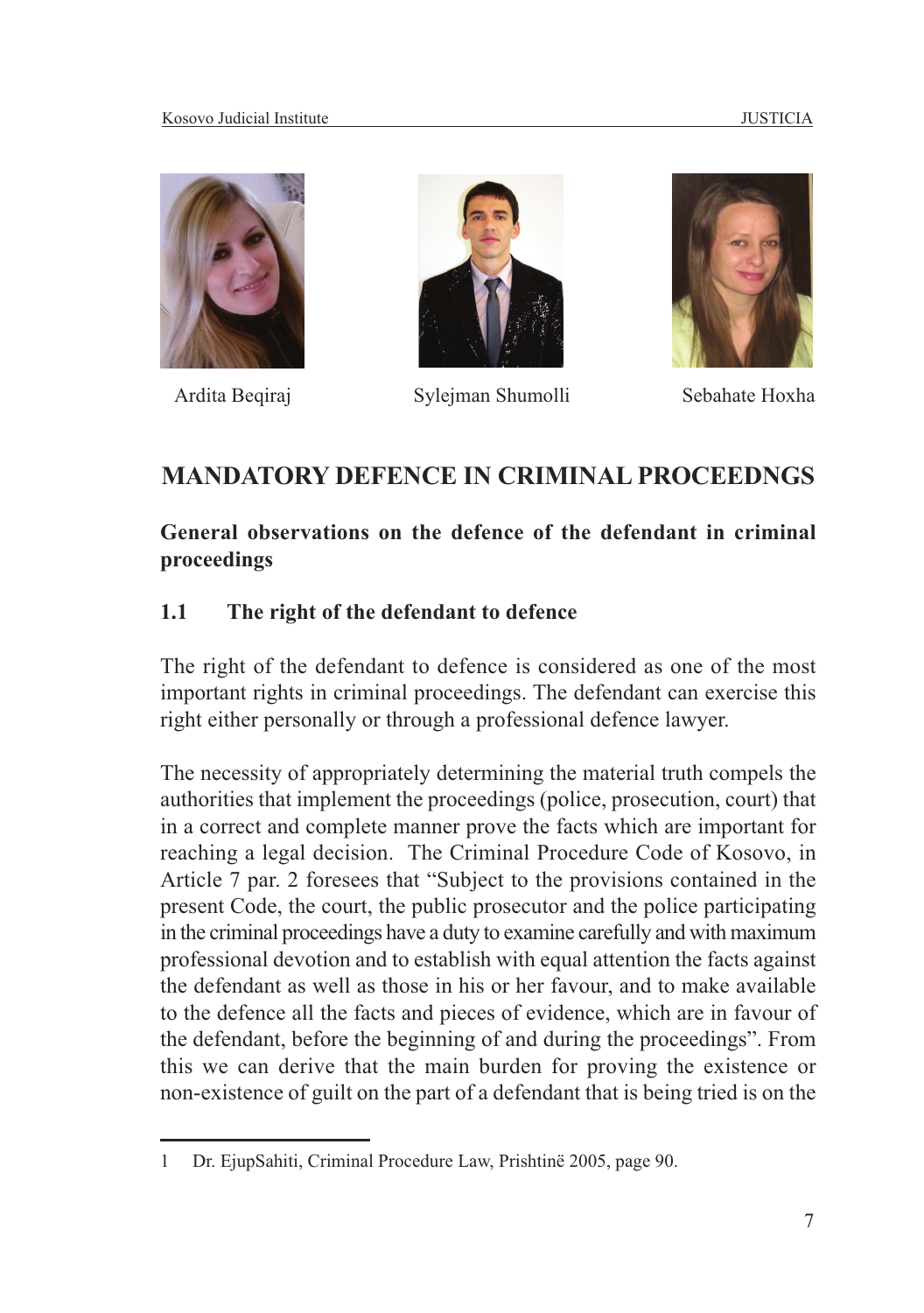authorities that implement the proceedings and that the role of the defendant can be subject to his or her choice. However, the appointment of a defence lawyer can assist in the sense of realising his or her rights in the procedural aspect and to avoid the potential consequences which the defendant may face in absence of legal knowledge. The existence of professional defence for the defendant is important also due to the fact that during the development of the criminal proceedings against him or her, the defendant is in a different spiritual and psychophysical condition.

Therefore, with the aim of realising this defence the law has foreseen the principle of equality of arms which balances his or her position with that of the plaintiff authorised as a party in the proceedings except when foreseen differently by the Code (Article 10, paragraph 1 KCPC). Furthermore the KCPC in a very clear manner specifies this principle, as it foresees in Paragraph 2 of this Article that the defendant has the right to declare himself and he should be allowed to declare all the facts in his favour. He has the right to examine or require the examination of witnesses against him, and require the presence or examination of witnesses in his favour under the same conditions applicable for witnesses' against him. Therefore, the principle of equality of arms means that both parties in litigation should have equal opportunity to present their declarations in relation to the case. As such this principle should be guaranteed throughout all the phases of the criminal proceedings, regardless of the level of punishment foreseen for that criminal act. Therefore, authorities that enforce the law, the Police, Public Prosecution, preliminary procedure Judge or the chairperson of the tribunal, including the Judge confirming the indictment, are obliged to instruct the suspect or defendant on his rights to hire a defence attorney and that the defence attorney has the right to take part during his examination.

Therefore, with the objective of equally treating the defendant with the authorised plaintiff and in relation to the above mentioned, we can ascertain that the defendant through all the phases of the criminal proceedings can have a defence attorney and that in some certain cases defence is mandatory. In this regard the Criminal Procedure Code of Kosovo, Article 12, paragraph 5 foresees that "the court or other competent authority conducting criminal proceedings shall inform the defendant of his or her right to a defence counsel, as provided for by the present Code".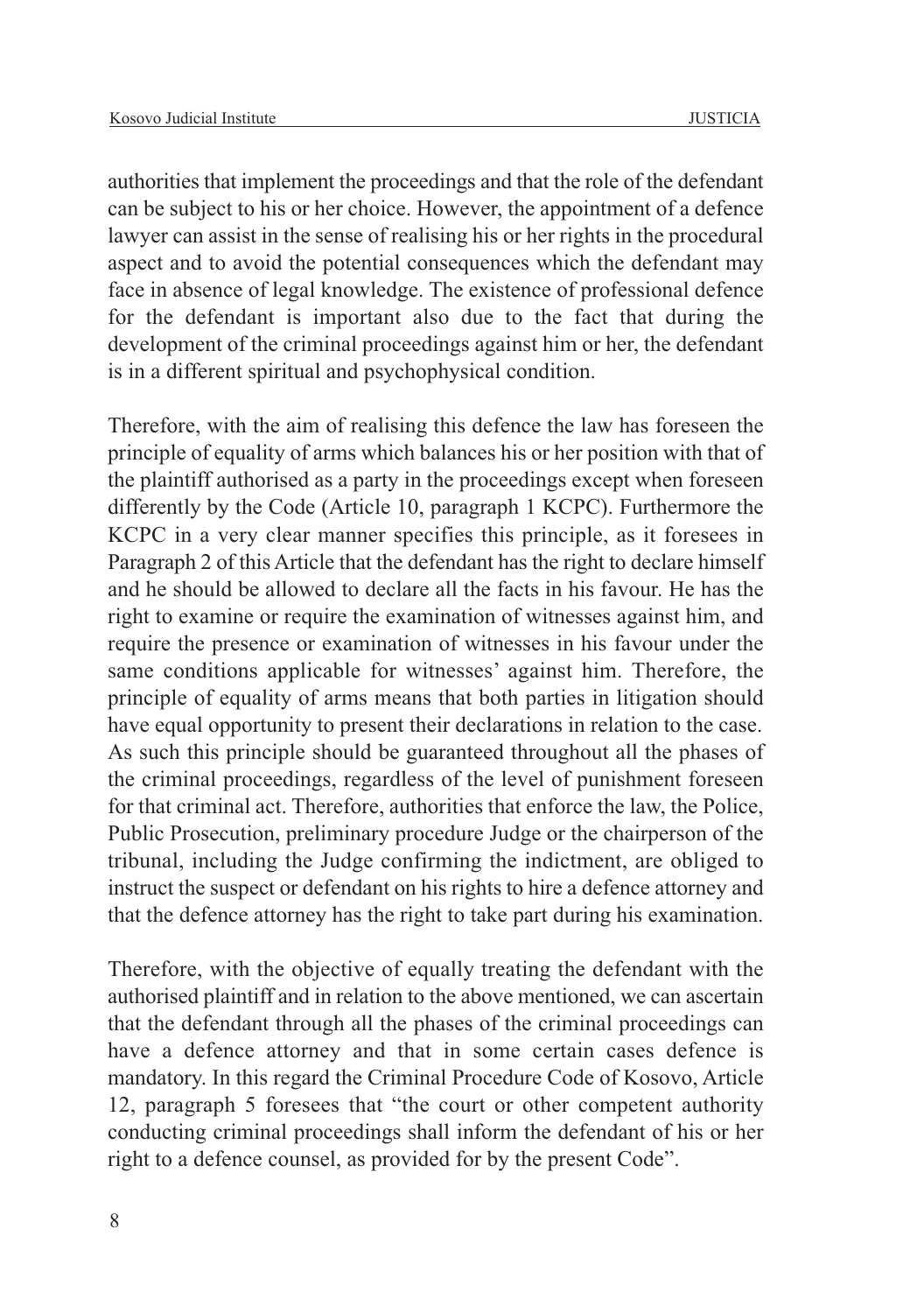Therefore, based on all the above mentioned we can freely conclude that defence in a criminal proceeding in accordance to the Criminal Procedure Code of Kosovo, can be an:

- Optional defence
- Mandatory defence, which will be the object of further study in this paper.

## **1.2. Appointment of a defence attorney, declining and inability to decline defence**

The defendant is free to appoint a defence attorney according to his choice. If he does not appoint a defence attorney, his legal representative, spouse, extramarital spouse, next of kin of direct blood lineage, adopted parents, adopted child, brother, sister and supporter, can appoint a defence attorney for him, but not against his will, Article 69, paragraph 6 of the CPCK. The defendant can have up to three defence attorneys and the right to defence is considered to have been satisfied when one of these defence attorneys is present in the proceedings2. A defence attorney can only be one who is a registered lawyer with the Bar Association and under conditions determined by law a lawyer can be replaced by an intern, while the latter cannot be presented as a defence attorney before the Supreme Court of Kosovo, however for criminal cases which deal with crimes for which a penalty of less than five years of imprisonment is foreseen, the intern lawyer can replace the lawyer only if he has passed the bar exam.

One can decline a defence attorney, except for in cases of mandatory defence (Article 73 of the CPCK), if the decline is made in clear circumstances, in an informed manner and voluntarily. The decline of defence has to be done in writing and has to be signed by the suspect or the defendant and the authority which is implementing the procedure or is done verbally through a audio or video recording, the authenticity of which is verified by the court.

Persons under the age of eighteen can decline the right to appoint a defence attorney with the approval of the parent, guardian or representative from the

<sup>2</sup> Criminal Procedure Code of Kosovo, Article 71 paragraph 2, page 264,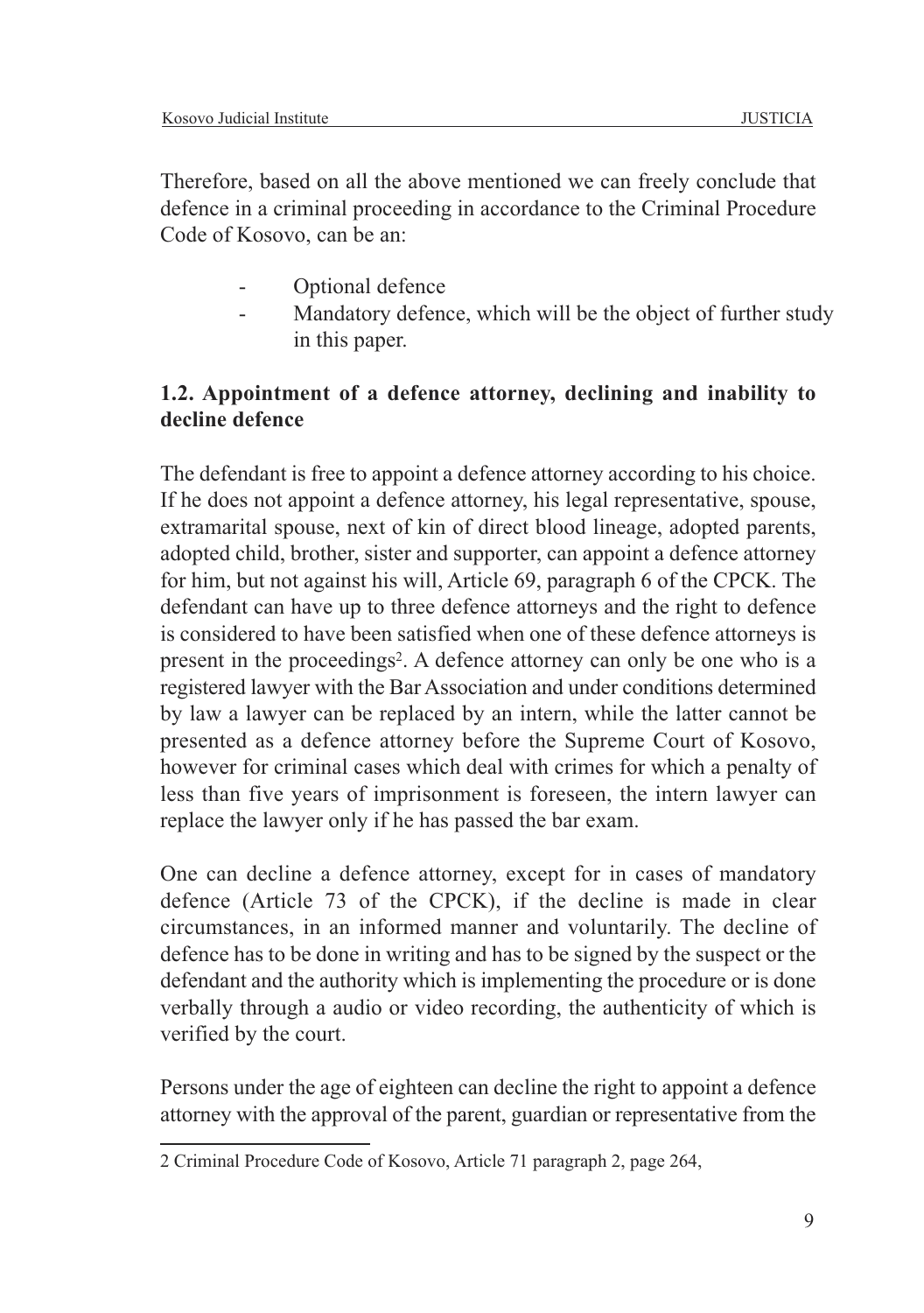centre for social work, except for in cases of domestic violence in which the parent is involved or the guardian to whom he/she is entrusted, then the parent or guardian cannot give their consent to the declining this right.

Persons that exhibit signs of mental instability or mental inability cannot decline the right to appoint a defence attorney.

When the suspect of the defendant who has declined the right to defence subsequently requests such a right, he can exercise this right immediately.

## **2. MANDATORY DEFENCE**

#### **2.1 On mandatory defence in general**

Mandatory defence means the existence of circumstances under which the criminal proceeding against the defendant cannot be applied without defence. These circumstances are determined in a specified manned through the provisions of the CPCK and are foreseen in relation to the physical and psychophysical attributes of the defendant in the procedure, with the criminal act or the penalty foreseen, as well as in cases where the defendant cannot cover the expenses of a defence attorney.

According to Article 73, paragraph 1 of the CPCK, the defence is mandatory, and hence the defendant should have a defence attorney in the following cases:

- From the initial examination where the defendant is a deaf-mute or exhibits signs of mental instability or disability and hence is unable to successfully defend himself,
- During examination while in detention and throughout the times while he is detained,
- From the filing of the indictment, where the indictment against him is related to a crime for which a penalty of at least eight years of imprisonment is issued, and
- In proceedings based on extraordinary legal remedies where the defendant is a deaf-mute or exhibits signs of instability,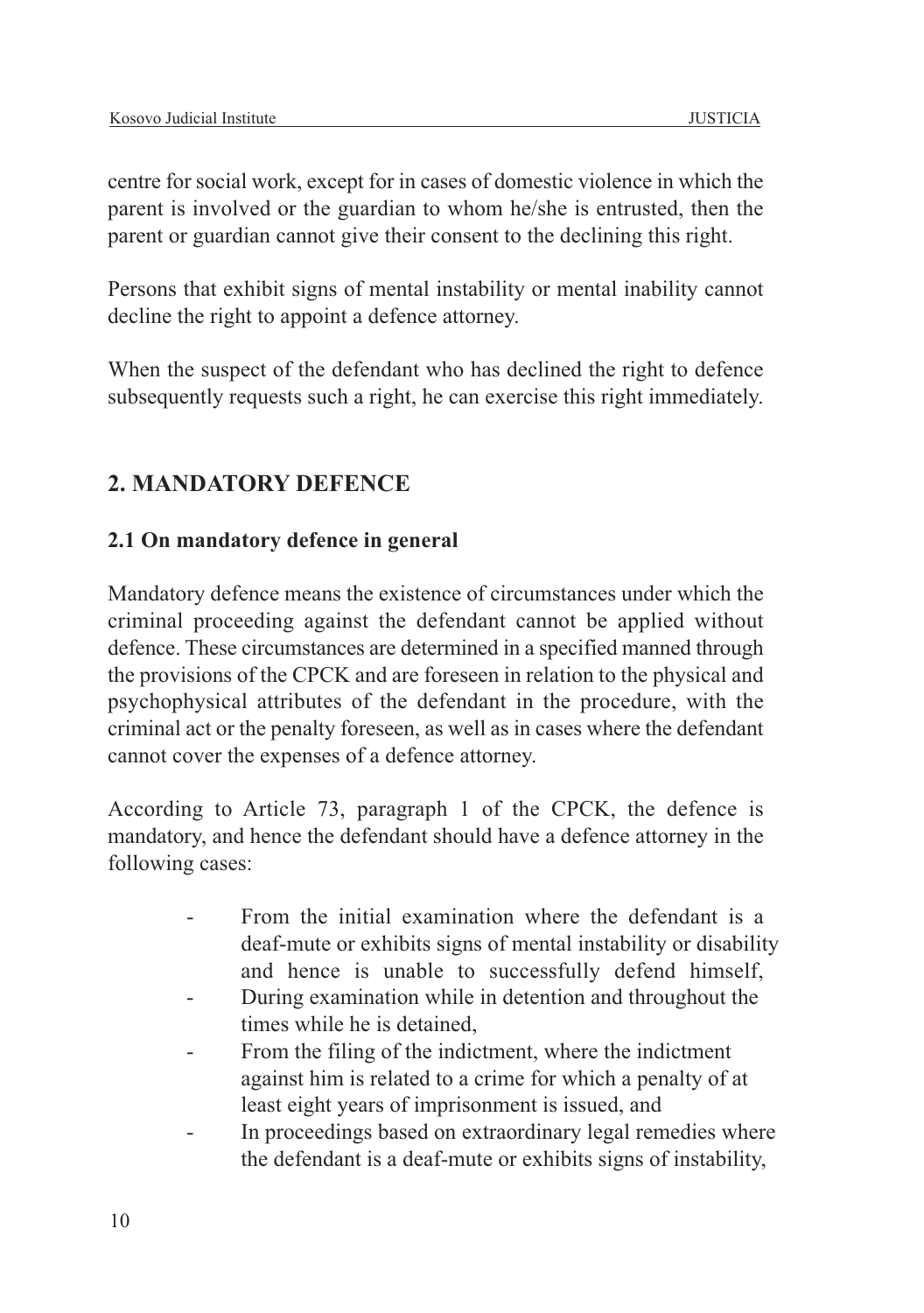mental disability or has been issued a penalty of long-term impris onment.

In such cases the defendant should have a defence attorney despite his will, even though this practically can be questioned in certain cases, specifically when the defendant is examined during detention or from the moment of an indictment being filed for a crime for which a penalty of at least eight years of imprisonment can be issued and when in a persistent manner he objects to the presence of any defence attorney that could be appointed to him. Surely the objective of the legislator in the concrete case was to provide larger reassurances and procedural guarantees on observing the rights of the defendant.

Furthermore, if the defendant in a case of mandatory defence does not hire a defence attorney, and the appointment in not made by anyone in accordance with Article 69, paragraph 6 of this Code, the president of the court or the competent authority which applies the procedure in the preliminary phase, appoints an ex officio defence attorney under public expenses. When a defence attorney is appointed ex officio after the indictment has been filed, the defendant is informed of this when the indictment paper is served. 3 According to Article 127, paragraph 3 of the CPCK, mandatory defence is also applicable when a defendant who does not have a defence attorney is to be served with the verdict through which he is issued with an imprisonment punishment, while the verdict cannot be delivered in the previous address. In such a situation the court will appoint a defence attorney who exercises this duty until the address of the defendant is found. The defence attorney is allowed a necessary period to acquaint himself with the paperwork and is subsequently handed with the verdict and the procedure continues.

When there are no conditions for mandatory defence as in the previously mentioned cases, the defendant, in accordance to Article 74, paragraph 1 of the CPCK, is appointed with the defence attorney under public expenses upon his request or that of his relatives (Article 69, paragraph 6 of the CPCK), but not against the will of the defendant:

<sup>3</sup> Criminal Procedure Code of Kosovo, Article 73 paragraph 2, page 264,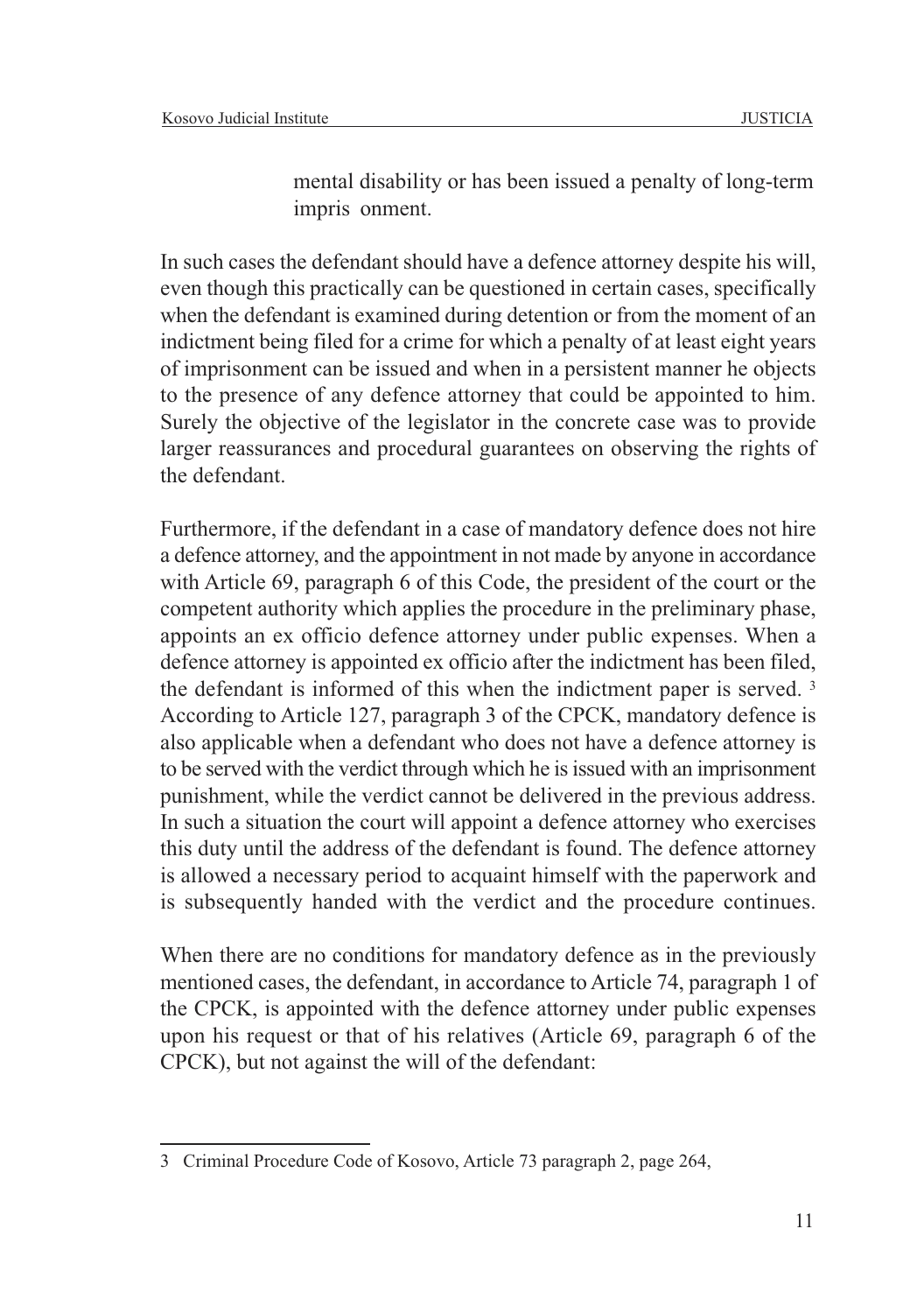- The procedure is applied for crimes punishable with at least eight years imprisonment, or
- When the defendant cannot pay the expenses of defence and if the court of competent authority which applies the procedure in the preliminary phase determines that the appointment of a defence attorney under public expenses is in the interest of justice.

This defence is different from mandatory defence in line with Article 73 of the CPCK, as it cannot be applied contrary to the will of the defendant, either in a general sense of defence or that of the appointed defence attorney, and that this particular defence is related to the crime punishable with at least eight years of imprisonment, or when the defendant cannot pay the costs of defence and the court determines it to be in the interest of justice to appoint a defence attorney. Therefore, according to the conditions foreseen by the Code, the defendant who cannot cover the cost of the defence and due to this he cannot engage an independent and experienced defence attorney who is competent in the field of the given crime, upon his request an independent defence attorney is appointed covered by budget funds when this is in favour of justice (Article 12, paragraph 4 of the CPCK) .This form of defence in the theory of criminal proceedings is known also as defence for the poor. However, the appointment of an ex officio defence attorney in such cases and in particular from the time of the Criminal Procedure Code of Kosovo entering into force since 2004 and onwards, was often criticised by the monitors of law enforcement, as often this was used to fulfil only the legal procedural requirements, while from a substantial aspect this was not satisfactory, a circumstance which has brought the defendant into an unfavourable position and has damaged his rights.

It has been concluded that legal representation from defence attorneys in criminal cases has often been below standards and ineffective. This could violate the legal framework of Kosovo, the Code of Professional Ethics of lawyers and international law<sup>4</sup>. This includes both the defence attorney appointed with authorisation by the defendants or their family members and also those appointed ex officio.

<sup>4</sup> Ineffective legal representation, Department for Human Rights and Communities / System for monitoring of Legal System / OSCE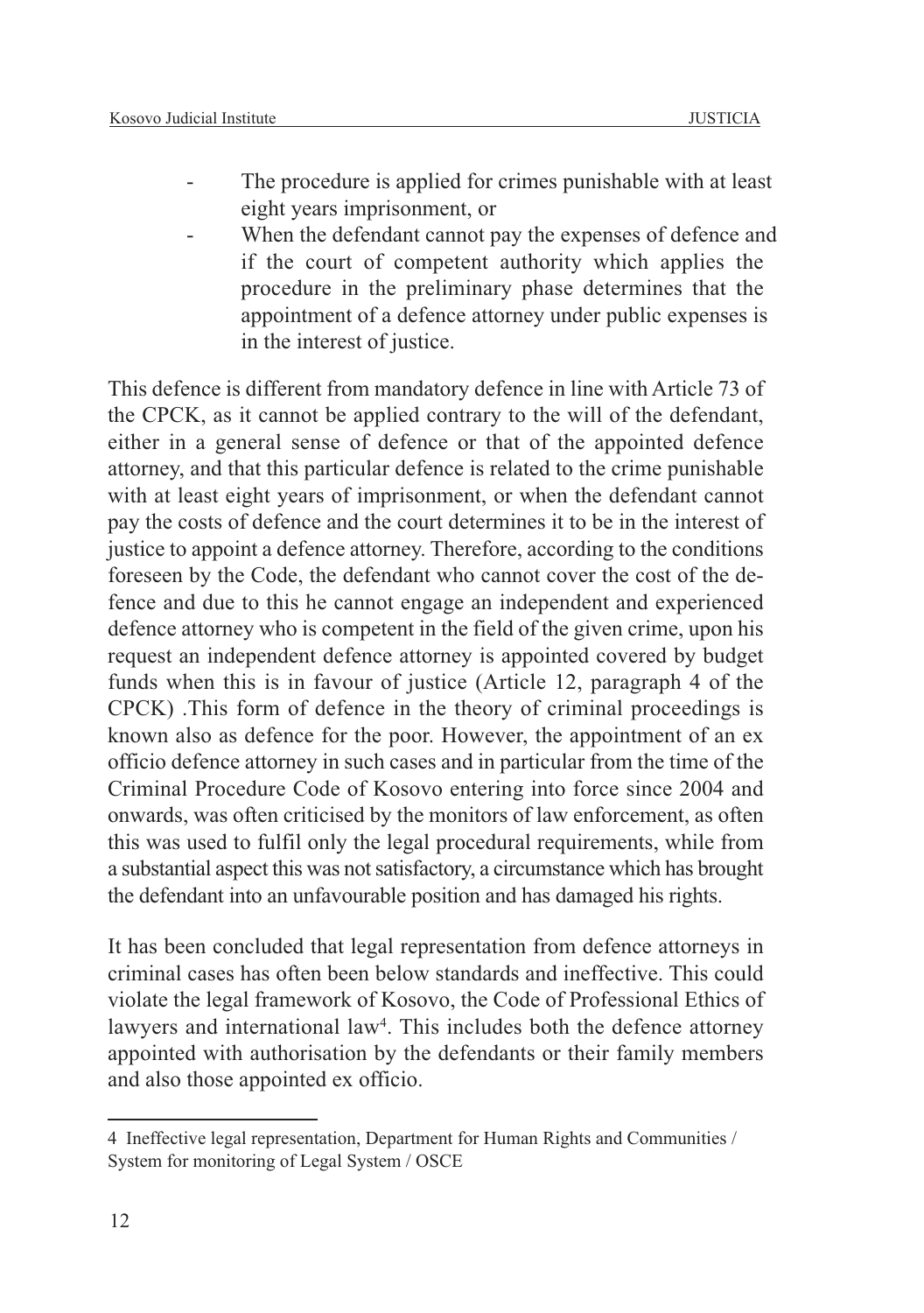No evidence gathered during the examining of the defendant is considered as admissible evidence in the proceedings if the report does not include the instructions on the right to appoint a defence attorney and the declaration of the suspect or the defendant related to this instruction. Furthermore, inadmissible evidence in criminal proceedings is considered the examination of the defendant when conducted in violation of provisions from Article 231, paragraph 2 and 3 of the CPCK, which covers the rights of the defendant on assistance from a defence attorney and consultations with the attorney before and during the examination session.

## **2.2 Defence of the injured party (authorised representative)**

According to Article 82 of the Criminal Procedure Code of Kosovo, the injured party has an authorised representative from the outset of the criminal proceedings when:

- The party is a child,
- The party is family related with the defendant,
- The proceedings are applied for crimes under Article 139 of the of the Criminal Code of Kosovo or for crimes against sexual integrity from Chapter XIX of the Criminal Code, except for crimes under Article 203 of the Criminal Code of Kosovo,
- The injured has mental instabilities or inabilities, or
- The court determines that the injured is unable to defend himself and requires the assistance of an authorised representative.

The capacity of the authorised representative in these cases is exercised by a professional legal defender (lawyer), with the aim of defending the interest of the injured in the criminal proceedings. The appointment of the legal representative in these cases is foreseen to be mandatory having in mind either the nature of the crimes which have caused the injury (victims of trafficking and victims of crimes against sexual integrity) or taking into consideration the degree of psychophysical development of the injured, like children or persons with mental instability or inability.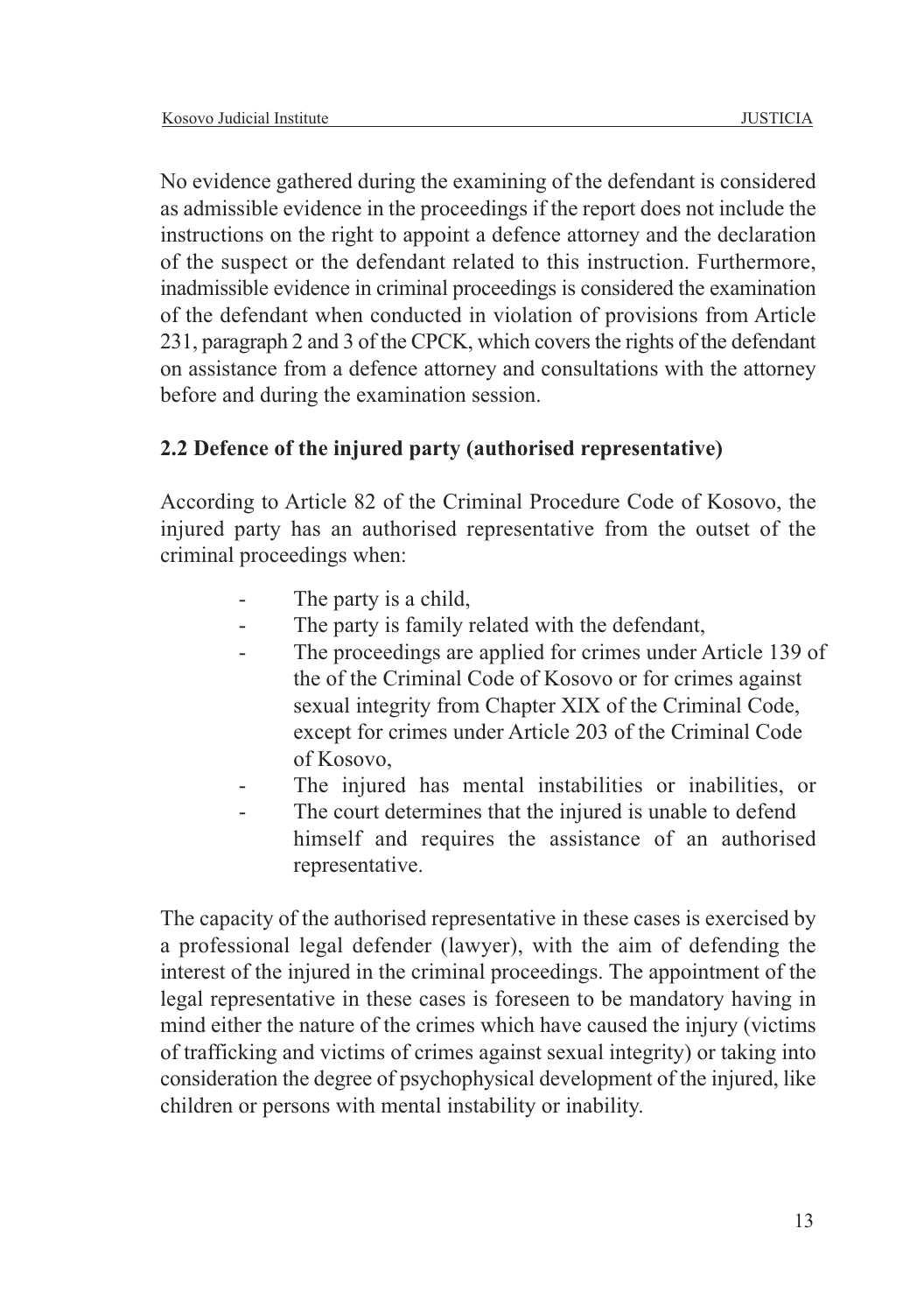## **2.3 Mandatory defence in criminal proceedings against minors**

When we refer to the institution of mandatory defence, there is no doubt that cases of mandatory defence for minors in criminal proceedings have to be treated with a special attention also. If we look at local criminal legislation, specifically Criminal Law on minors before the amendments, it is worth mentioning that Criminal Law on Minors of Kosovo in Article 40, determined that: "a minor has a right to defence in cases of mandatory defence", which means that the minor was appointed with a defence attorney only in cases of mandatory defence determined by the CPCK, which were elaborated earlier in this sense.

However, after the amendment made to the Criminal Law on Minors, through which the name Criminal Law on Minors was changed to Justice Code for the Minors, this Code in Article 43, determines that: a minor shall have a defence attorney from the outset to the conclusion of the proceedings5. This novelty represents a significant importance as far as guarantees for professional legal protection of a minor is concerned in a criminal proceeding against him.

Even though a careful reading of this Article confronts one with a dilemma, as in the fourth paragraph (4) of this Article it is determined that upon the request of the minor, of the legal representative or his family member, a defence attorney is appointed under public expense, if he cannot cover the costs of the defence himself, but not against the will of the minor. This fact can cause one to doubt if defence is mandatory or not in criminal proceedings against minors. However, taking into consideration the best interests of the minor, a defence attorney has always to be appointed even in cases when a minor refuses such a thing.

In addition to local legal acts and international instruments on human rights, specifically the European Charter of Children's Rights, Article 40, paragraph 2, item (b) of this Charter, determines the minimum legal guarantees for minors in criminal proceedings, and that in addition to respecting the principle of presuming innocence amongst other rights that

<sup>5</sup> Article 43, par. 1 of CMR

<sup>6</sup> European Convention for the Protection of Human Rights and Fundamental Freedoms, Article 6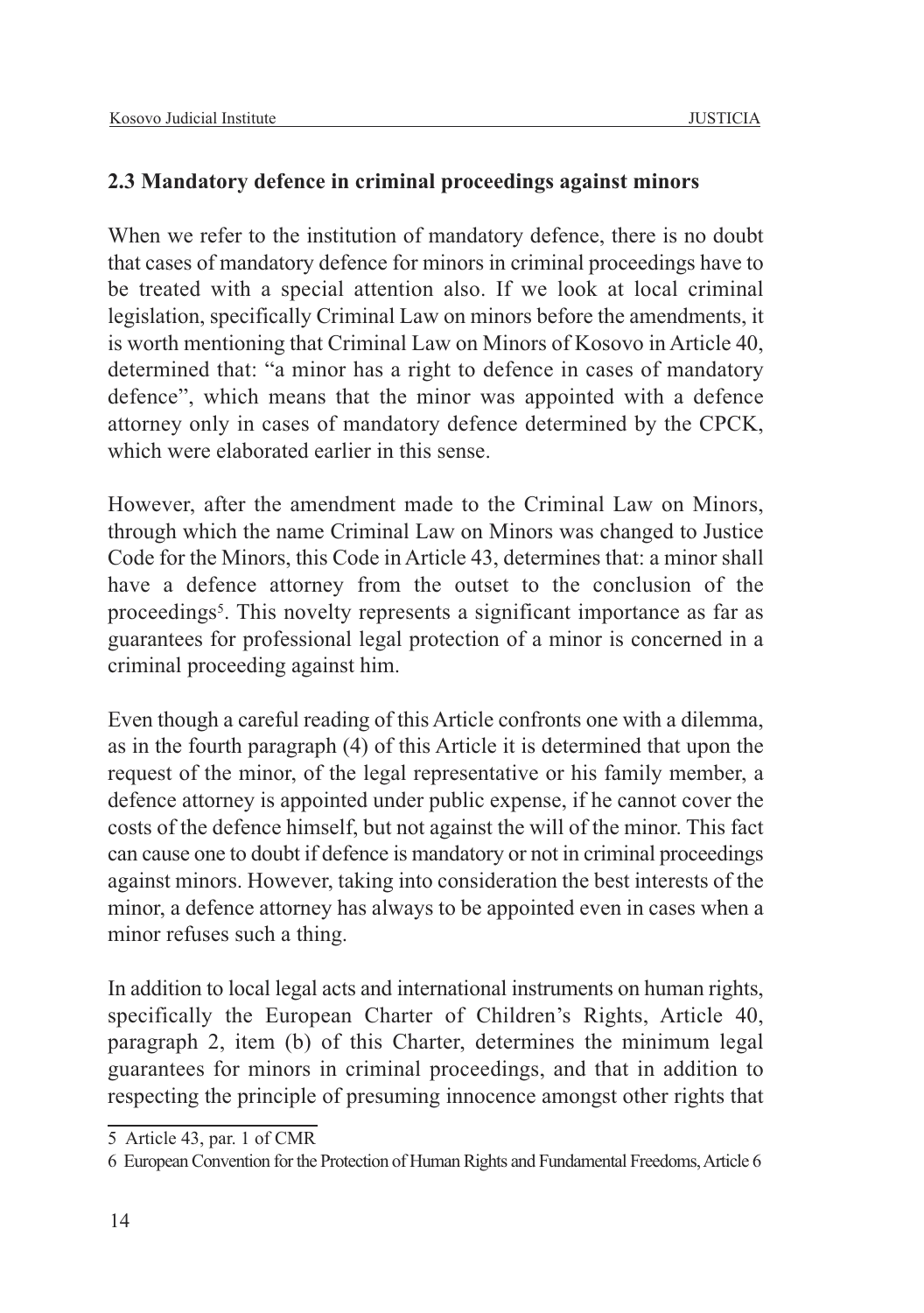are guaranteed is specifically the obligation to provide legal support for the minor in the preparation and presentation of an effective defence in the criminal proceedings against him.

This means that states which have ratified this charter should undertake measures to create conditions in regard to upholding the minimum of rights in criminal proceedings against minors, where the provision of professional assistance is foreseen due to the best interests of the minor during a criminal process. Furthermore, the non provision of legal assistance by a professional defence attorney would represent a violation of children's rights as determined by this important international document.

When we refer to similar international instruments, also Article 6 (3) of the European Convention on Protection of Human Rights and Fundamental Freedoms (ECPHRFF), provides individuals with the right "to defend himself personally or through legal assistance of his choice or if he does not have sufficient funds to pay for legal assistance, this will be provided free of charge when the interests of justice require such a thing"6.

This Article of the European Convention on Protection of Human Rights and Fundamental Freedoms determines the right to defence where this is necessary, the provision of legal assistance free of charge as required by the interests of justice, which to a large degree are related to observing the principle of equality of arms as mentioned above.

## **Conclusion**

In general the provision of mandatory defence by a professional legal defence attorney is considered as a great achievement for the justice system and also a guarantee for the proper application of criminal proceedings against the defendant. Even though the right of the suspect or defendant to legal defence is considered as one of the most important rights of the defendant in the procedural aspect and one of the elementary standards which determines the possibility of observing human rights, equally important is for legal representation through a defence attorney to be practical and effective, which unfortunately is not up to standards in Kosovo.